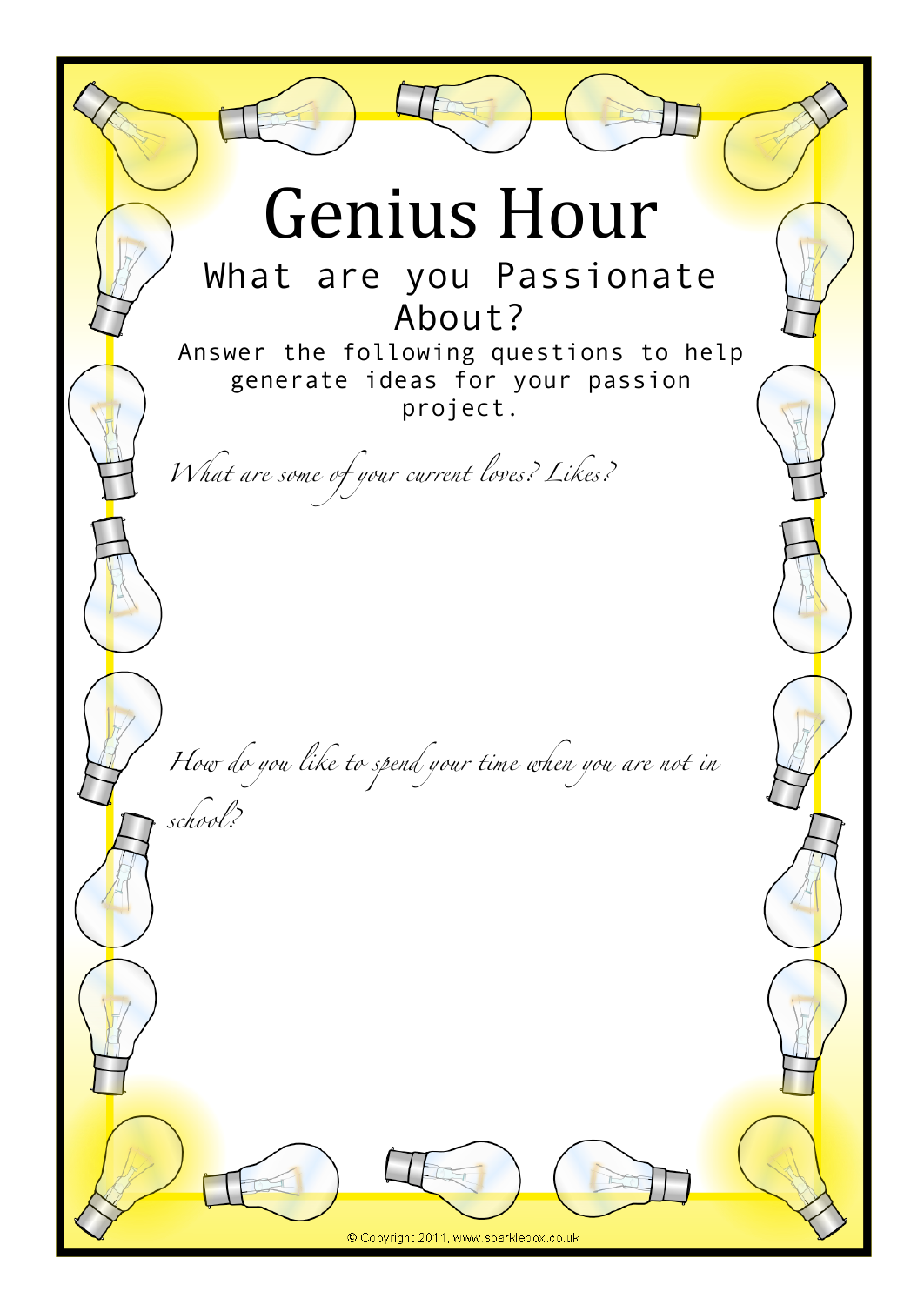*If you could read/learn about anything in the world, what would it be? What do you wonder about? Now, think about how you can turn your passion into a project to share with the world (or just your classmates). Use the back of this sheet to brainstorm ideas for a project you can complete in the given time. You will be given one GENIUS HOUR per week and will have approximately 6 weeks to complete your project. Remember, there are three rules for GENIUS HOUR: 1) There must be a research component (and an inquiry question).*© Copyright 2011, www.sparklebox.co.uk